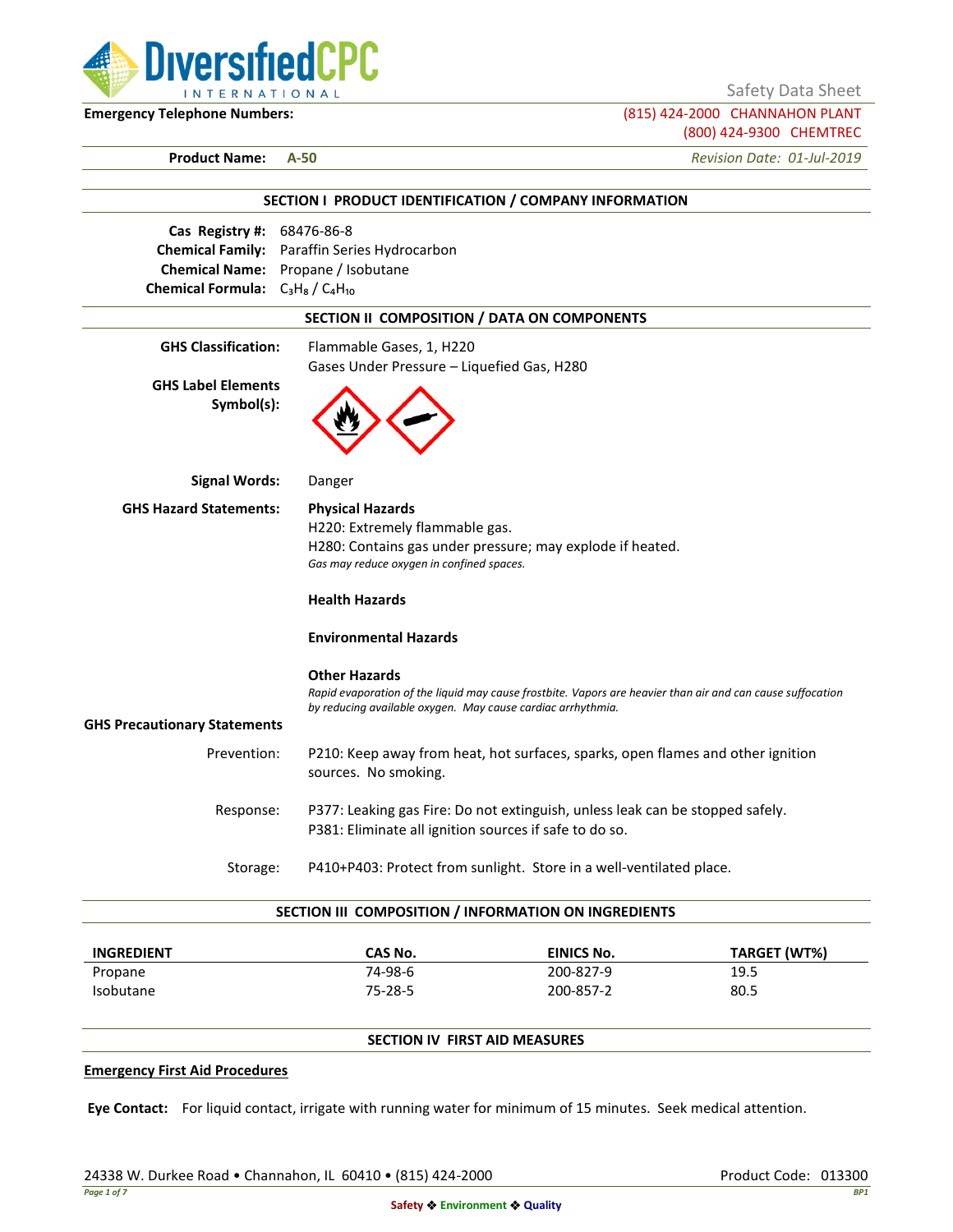

| Skin Contact: For liquid contact, warm areas gradually and get medical attention if there is evidence of frost bite or tissue |
|-------------------------------------------------------------------------------------------------------------------------------|
| damage. Flush area with lukewarm water. Do not rub affected area. If blistering occurs, apply a sterile                       |
| dressing. Seek medical attention.                                                                                             |
|                                                                                                                               |

**Inhalation:** Remove to fresh air. Artificial respiration and/or oxygen may be necessary. Consult a physician. **Ingestion:** This material is a gas under normal atmospheric conditions and ingestion is unlikely.

Most important symptoms and effects

**Acute:** Anesthetic effects at high concentrations.

**Delayed:** None known or anticipated. See Section 11 for information on effects from chronic exposure, if any.

**Notes to Physician:** Epinephrine and other sympathomimetic drugs may initiate cardiac arrhythmias in persons exposed to high concentrations of hydrocarbon solvents (e.g., in enclosed spaces or with deliberate abuse). The use of other drugs with less arrhythmogenic potential should be considered. If sympathomimetic drugs are administered, observe for the development of cardiac arrhythmias.

### **SECTION V FIRE FIGHTING MEASURES**

### **Suitable Extinguishing Media:**

Water spray, Water mist, Foam, Dry chemical or Carbon Dioxide. Carbon dioxide can displace oxygen. Use caution when applying carbon dioxide in confined spaces.

### **Fire Fighting Procedures:**

For fires beyond the initial stage, emergency responders in the immediate hazard area should wear protective clothing. When the potential chemical hazard is unknown, in enclosed or confined spaces, a self contained breathing apparatus should be worn. In addition, wear other appropriate protective equipment as conditions warrant (see Section 8). Isolate immediate hazard area and keep unauthorized personnel out. Stop spill/release if it can be done safely. If this cannot be done, allow fire to burn. Move undamaged containers from immediate hazard area if it can be done safely. Stay away from ends of container. Water spray may be useful in minimizing or dispersing vapors and to protect personnel. Cool equipment exposed to fire with water, if it can be done safely.

### **Unusual Fire and Explosion Hazards:**

Extremely flammable. Contents under pressure. This material can be ignited by heat, sparks, flames, or other sources of ignition. The vapor is heavier than air. Vapors may travel considerable distances to a source of ignition where they can ignite, flash back, or explode. May create vapor/air explosion hazard indoors, in confined spaces, outdoors, or in sewers. If container is not properly cooled, it can rupture in the heat of a fire. Drains can be plugged and valves made inoperable by the formation of ice if rapid evaporation of large quantities of the liquefied gas occurs. Do not allow run-off from fire fighting to enter drains or water courses – may cause explosion hazard in drains and may reignite.

**Hazardous Combustion Products**: Combustion may yield smoke, carbon monoxide, and other products of incomplete combustion. Oxides of nitrogen and sulfur may also be formed.

*See Section 9 for Flammable Properties including Flash Point and Flammable (Explosive) Limits.*

### **NPCA - HMIS RATINGS**

| <b>HEALTH</b>              |  |
|----------------------------|--|
| <b>FLAMMABILITY</b>        |  |
| <b>REACTIVITY</b>          |  |
| <b>PERSONAL PROTECTION</b> |  |

**PERSONAL PROTECTION - (***Personal Protection Information To Be Supplied By The User)*

### **SECTION VI ACCIDENTAL RELEASE MEASURES**

**Steps To Be Taken If Material Is Released or Spilled**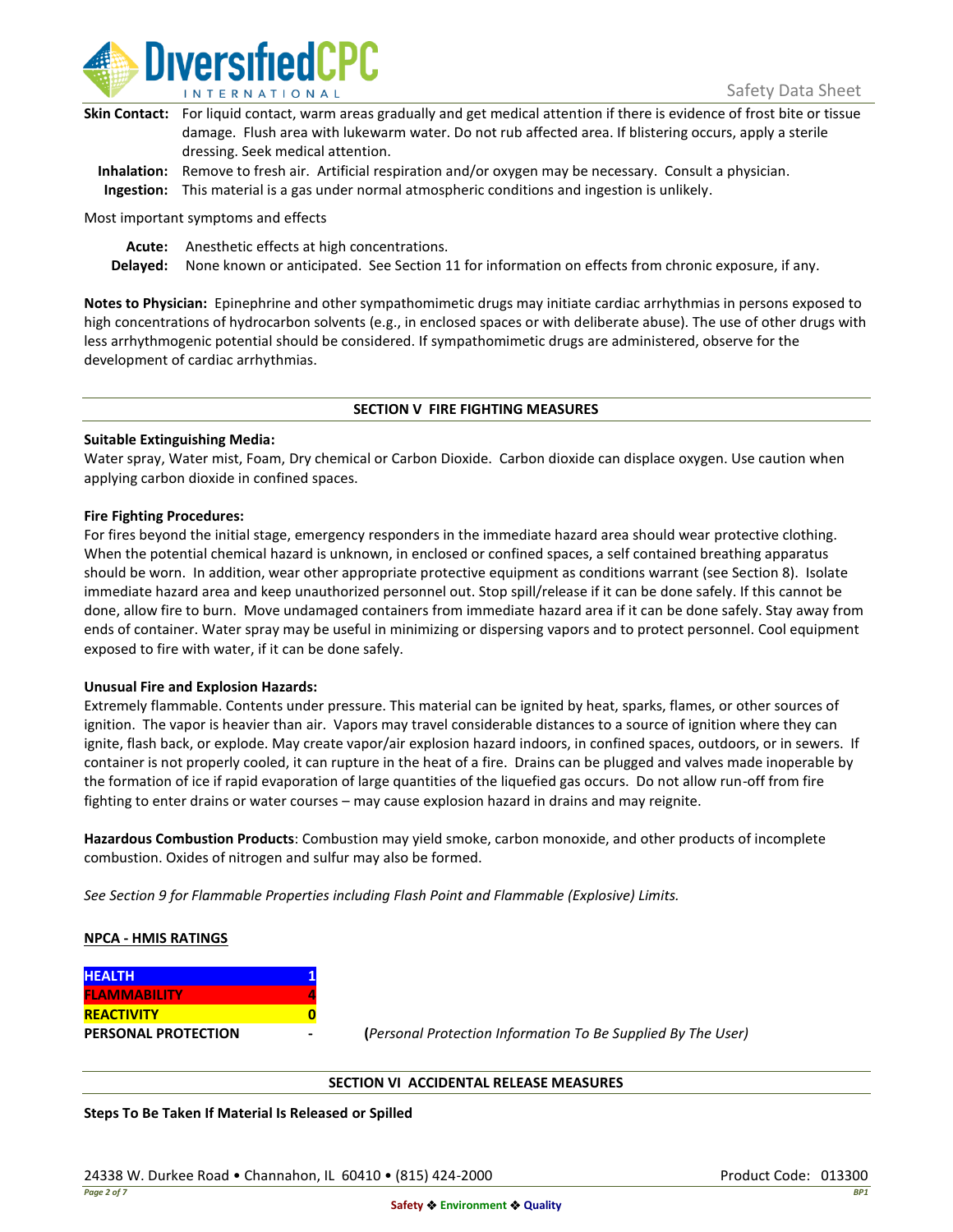

Avoid sources of ignition - ventilate area. Use water fog to evaporate or ventilate. Protect body against contact with liquid. If confined space - use self contained breathing apparatus. Consult local fire authorities.

**Personal Precautions:** Extremely flammable. Spillages of liquid product will create a fire hazard and may form an explosive atmosphere. Keep all sources of ignition and hot metal surfaces away from spill/release if safe to do so. The use of explosion-proof electrical equipment is recommended. Beware of accumulation of gas in low areas or contained areas, where explosive concentrations may occur. Prevent from entering drains or any place where accumulation may occur. Ventilate area and allow to evaporate. Stay upwind and away from spill/release. Avoid direct contact with material. For large spillages, notify persons downwind of the spill/release, isolate immediate hazard area and keep unauthorized personnel out. Wear appropriate protective equipment, including respiratory protection, as conditions warrant (see Section 8). See Sections 2 and 7 for additional information on hazards and precautionary measures.

**Environmental Precautions:** Stop spill/release if it can be done safely. Water spray may be useful in minimizing or dispersing vapors. If spill occurs on water notify appropriate authorities and advise shipping of any hazard.

**Methods for Containment and Clean-Up**: Notify relevant authorities in accordance with all applicable regulations.

Recommended measures are based on the most likely spillage scenarios for this material; however local conditions and regulations may influence or limit the choice of appropriate actions to be taken.

# **SECTION VII HANDLING AND STORAGE**

**Precautions for safe handling:** Comply with state and local regulations covering liquefied petroleum gases. Comply with NFPA Pamphlet #58. Keep away from heat or sources of ignition. Prohibit smoking in areas of storage or use. Take precautionary measures against static discharge. Use good personal hygiene practices and wear appropriate personal protective equipment (see section 8).

Contents are under pressure. Gases can accumulate in confined spaces and limit oxygen available for breathing. Use only with adequate ventilation. The use of explosion-proof electrical equipment is recommended and may be required (see appropriate fire codes). Refer to NFPA-70 and/or API RP 2003 for specific bonding/grounding requirements. Electrostatic charge may accumulate and create a hazardous condition when handling or processing this material. To avoid fire or explosion, dissipate static electricity during transfer by grounding and bonding containers and equipment before transferring material.

Do not enter confined spaces such as tanks or pits without following proper entry procedures such as ASTM D-4276 and 29CFR 1910.146.

**WARNING**: Unless otherwise specifically indicated, no odorant is added to this product. You cannot depend upon your sense of smell for leak detection! Ensure appropriate gas detection is available and working for the detection of leaks.

**Conditions for safe storage:** Keep container(s) tightly closed and properly labeled. Use and store this material in cool, dry, well ventilated areas away from heat, direct sunlight, hot metal surfaces, and all sources of ignition. Store only in approved containers. Post area "No Smoking or Open Flame." Keep away from any incompatible material (see Section 10). Protect container(s) against physical damage. Outdoor or detached storage is preferred. Indoor storage should meet OSHA standards and appropriate fire codes.

"Empty" containers retain residue and may be dangerous. Do not pressurize, cut, weld, braze, solder, drill, grind, or expose such containers to heat, flame, sparks, or other sources of ignition. They may explode and cause injury or death. Avoid exposing any part of a compressed-gas cylinder to temperatures above 125F (51.6C).

Gas cylinders should be stored outdoors or in well ventilated storerooms at no lower than ground level and should be quickly removable in an emergency.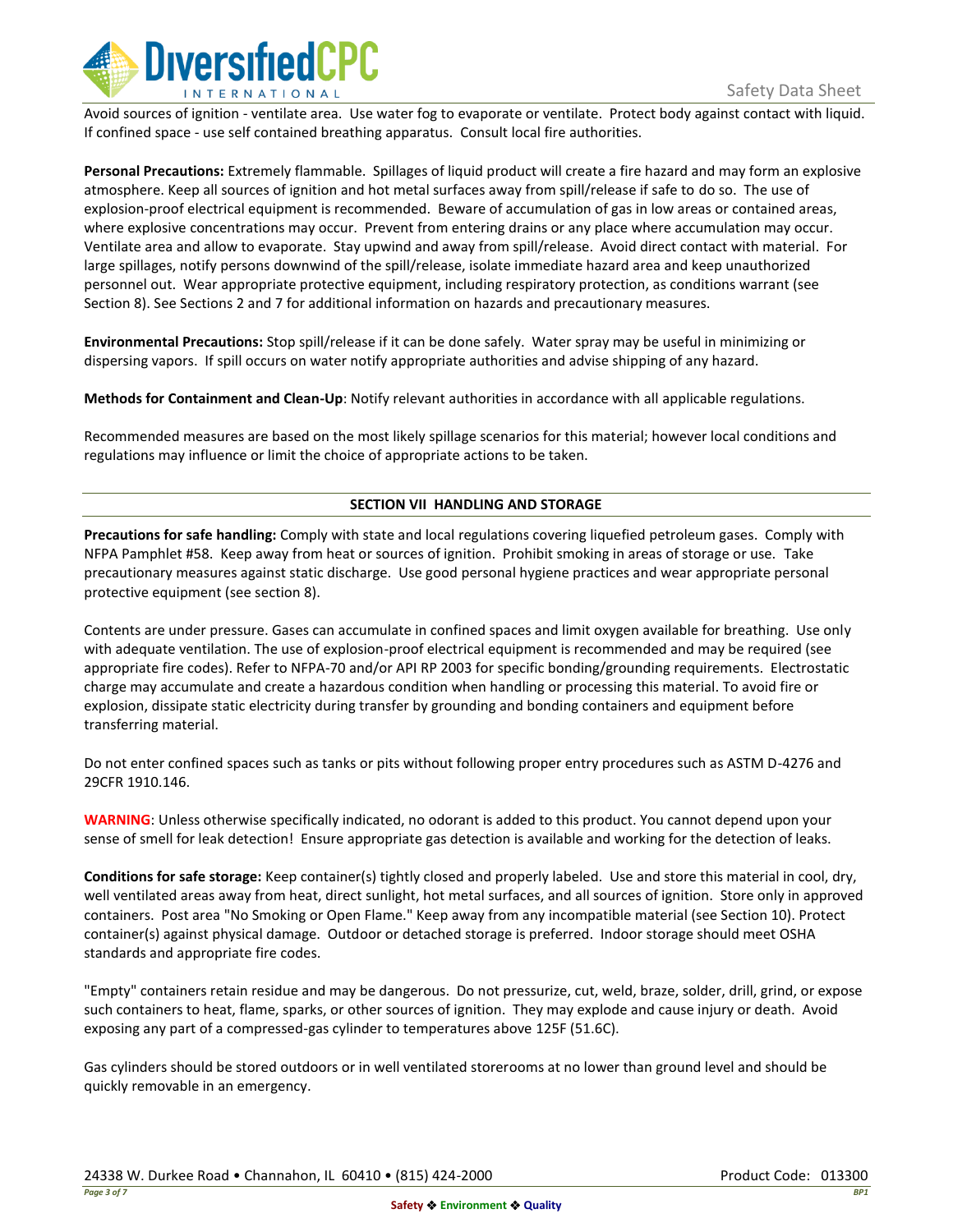

### **SECTION VIII EXPOSURE CONTROLS / PERSONAL PROTECTION**

### **Exposure Limits**

| Component                      |                                                                                                                                                                                                                                                                                                                                                                                                                                                                                                                                            | <b>ACIGH</b><br>TLV (TWA) | <b>ACIGH</b><br><b>TLV (STEL)</b> | <b>OSHA PEL</b><br>(TWA) | <b>OTHER PEL</b> |
|--------------------------------|--------------------------------------------------------------------------------------------------------------------------------------------------------------------------------------------------------------------------------------------------------------------------------------------------------------------------------------------------------------------------------------------------------------------------------------------------------------------------------------------------------------------------------------------|---------------------------|-----------------------------------|--------------------------|------------------|
| Propane                        |                                                                                                                                                                                                                                                                                                                                                                                                                                                                                                                                            | Simple                    | Simple                            | 1000 ppm                 |                  |
|                                |                                                                                                                                                                                                                                                                                                                                                                                                                                                                                                                                            | Asphyxiant                | Asphyxiant                        |                          |                  |
| Isobutane                      |                                                                                                                                                                                                                                                                                                                                                                                                                                                                                                                                            |                           | 1000 ppm                          |                          |                  |
| <b>Engineering Controls:</b>   | If current ventilation practices are not adequate to maintain airborne concentrations below<br>the established exposure limits, additional engineering controls may be required.                                                                                                                                                                                                                                                                                                                                                           |                           |                                   |                          |                  |
| <b>Personal Protection:</b>    |                                                                                                                                                                                                                                                                                                                                                                                                                                                                                                                                            |                           |                                   |                          |                  |
| Eye/Face Protection:           | The use of eye protection (such as splash goggles) that meets or exceeds ANSI Z.87.1 is<br>recommended when there is potential liquid contact to the eye. Depending on conditions<br>of use, a face shield may be necessary.                                                                                                                                                                                                                                                                                                               |                           |                                   |                          |                  |
| Skin Protection:               | Impervious, insulated gloves recommended.                                                                                                                                                                                                                                                                                                                                                                                                                                                                                                  |                           |                                   |                          |                  |
| <b>Respiratory Protection:</b> | A NIOSH approved, self-contained breathing apparatus (SCBA) or equivalent operated in a<br>pressure demand or other positive pressure mode should be used in situations of oxygen<br>deficiency (oxygen content less than 19.5 percent), unknown exposure concentrations, or<br>situations that are immediately dangerous to life or health (IDLH).<br>A respiratory protection program that meets or is equivalent to OSHA 29 CFR 1910.134 and<br>ANSI Z88.2 should be followed whenever workplace conditions warrant a respirator's use. |                           |                                   |                          |                  |

Suggestions provided in this section for exposure control and specific types of protective equipment are based on readily available information. Users should consult with the specific manufacturer to confirm the performance of their protective equipment. Specific situations may require consultation with industrial hygiene, safety, or engineering professionals.

## **SECTION IX PHYSICAL AND CHEMICAL PROPERTIES**

| <b>Odor Threshold: No Data</b>                | <b>pH:</b> Not Applicable | <b>Appearance &amp; Odor:</b> Clear, colorless liquefied gas with sweet petroleum odor. |                                                   |
|-----------------------------------------------|---------------------------|-----------------------------------------------------------------------------------------|---------------------------------------------------|
| <b>Melting / Freezing Point:</b> No Data      |                           | Initial Boiling Point / Range: $-10.0$ TO $+10.9$ °F                                    |                                                   |
| Flash Point (Method): -156 °F (Estimated)     |                           |                                                                                         | <b>Evaporation Rate:</b> $>1$ (Ethyl Ether = 1.0) |
| Lower Explosion Limit: 1.8% (vol.) Gas in air |                           | Upper Explosion Limit: 9.5% (vol.) Gas in air                                           |                                                   |
| Vapor Pressure @ 70 °F: 50 PSIG               |                           | Vapor Density (air = $1.00$ ): $1.89$                                                   |                                                   |
| <b>Specific Gravity (H2O = 1.00):</b> $0.552$ |                           | Solubility in Water @ 70 °F: 0.008%                                                     |                                                   |
| Percent Volatile by Volume: 100%              |                           | Auto-ignition temperature: No Data                                                      |                                                   |
| <b>Decomposition Data:</b> No Data            |                           | Viscosity: No Data                                                                      |                                                   |

## **SECTION X STABILITY AND REACTIVITY**

| Stable                                       |
|----------------------------------------------|
| Hazardous Polymerization: Can not occur      |
| None.                                        |
| Carbon monoxide, volatile hydrocarbon vapors |
| High heat, spark, and open flames            |
|                                              |

# **SECTION XI TOXICOLOGICAL INFORMATION**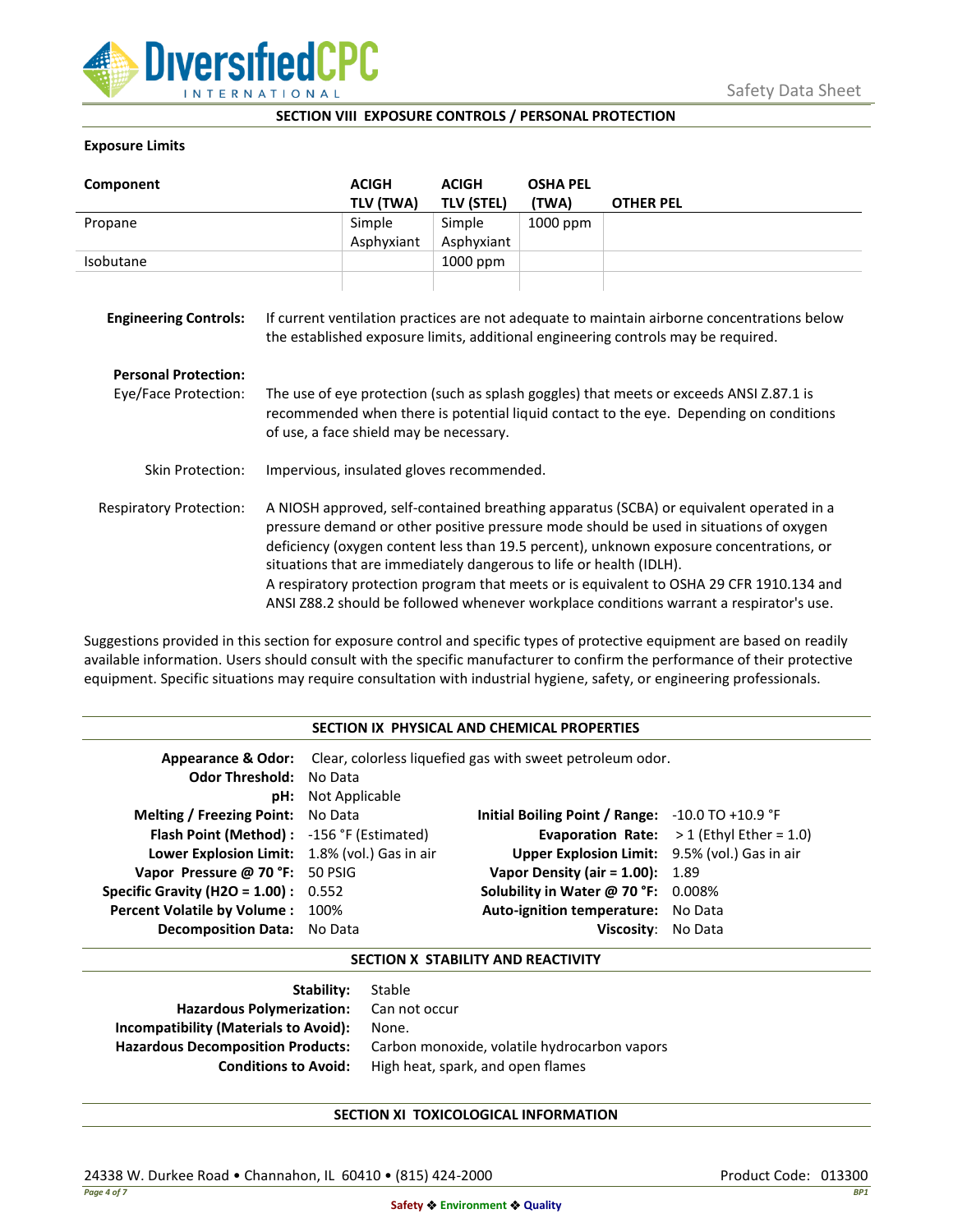

## **Effects Of Over Exposure**

**Ingestion:** Aspiration hazard!

- **Inhalation:** Inhalation of vapor may produce anesthetic effects and feeling of euphoria. Prolonged overexposure can cause rapid breathing, headache, dizziness, narcosis, unconsciousness, and death from asphyxiation, depending on concentration and time of exposure.
- **Skin Contact:** Contact with evaporating liquid can cause frostbite.

**Eye Contact:** Liquid can cause severe irritation, redness, tearing, blurred vision, and possible freeze burns.

**Specific Target Organ Toxicity (Single Exposure):** Not expected to cause organ effects from single exposure. **Specific Target Organ Toxicity (Repeated Exposure):** Not expected to cause organ effects from repeated exposure. **Carcinogenicity:** Not expected to cause cancer. This substance is not listed as a carcinogen by IARC, NTP or OSHA. **Germ Cell Mutagenicity:** Not expected to cause heritable genetic effects.

**Reproductive Toxicity:** Not expected to cause reproductive toxicity.

**Other Comments:** High concentrations may reduce the amount of oxygen available for breathing, especially in confined spaces. Hypoxia (inadequate oxygen) during pregnancy may have adverse effects on the developing fetus.

# **Information on Toxicological Effects of Components**

# **Propane**

*Target Organs:* No systemic or neurotoxic effects were noted in rats exposed to concentrations of propane as high as 12,000 ppm for 28 days.

*Reproductive Toxicity:* No adverse reproductive or developmental effects were observed in rats exposed to propane; no observed adverse effect level = 12,000 ppm.

# **n-Butane**

*Target Organs:* No systemic or neurotoxic effects were noted in rats exposed to concentrations of butane as high as 9,000 ppm for 28 days.

*Reproductive Toxicity:* No adverse reproductive or developmental effects were observed in rats exposed to butane; no observed adverse effect level = 12,000 ppm.

# **Isobutane**

*Target Organs:* No systemic or neurotoxic effects were noted in rats exposed to concentrations of isobutane as high as 9,000 ppm for 28 days.

*Reproductive Toxicity:* No adverse developmental effects were observed in rats exposed to concentrations of isobutane as high as 9000 ppm. Fertility and mating indices may have been affected at 9000 ppm but no effects were observed at 3000 ppm.

# **SECTION XII ECOLOGICAL INFORMATION**

**Toxicity:** Petroleum gases will readily evaporate from the surface and would not be expected to have significant adverse effects in the aquatic environment. Classification: No classified hazards.

**Persistence and Degradability:** The hydrocarbons in this material are expected to be inherently biodegradable. In practice, hydrocarbon gases are not likely to remain in solution long enough for biodegradation to be a significant loss process.

**Bioaccumulative Potential:** Not expected as having the potential to bioaccumulate.

**Mobility in Soil:** Due to the extreme volatility of petroleum gases, air is the only environmental compartment in which they will be found. In air, these hydrocarbons undergo photodegradation by reaction with hydroxyl radicals with half-lives ranging from 3.2 days for n-butane to 7 days for propane.

**Other Adverse Effects:** None anticipated.

### **SECTION XIII DISPOSAL INFORMATION**

### **Waste Disposal**

(1) Mechanical Recovery

24338 W. Durkee Road • Channahon, IL 60410 • (815) 424-2000 Product Code: 013300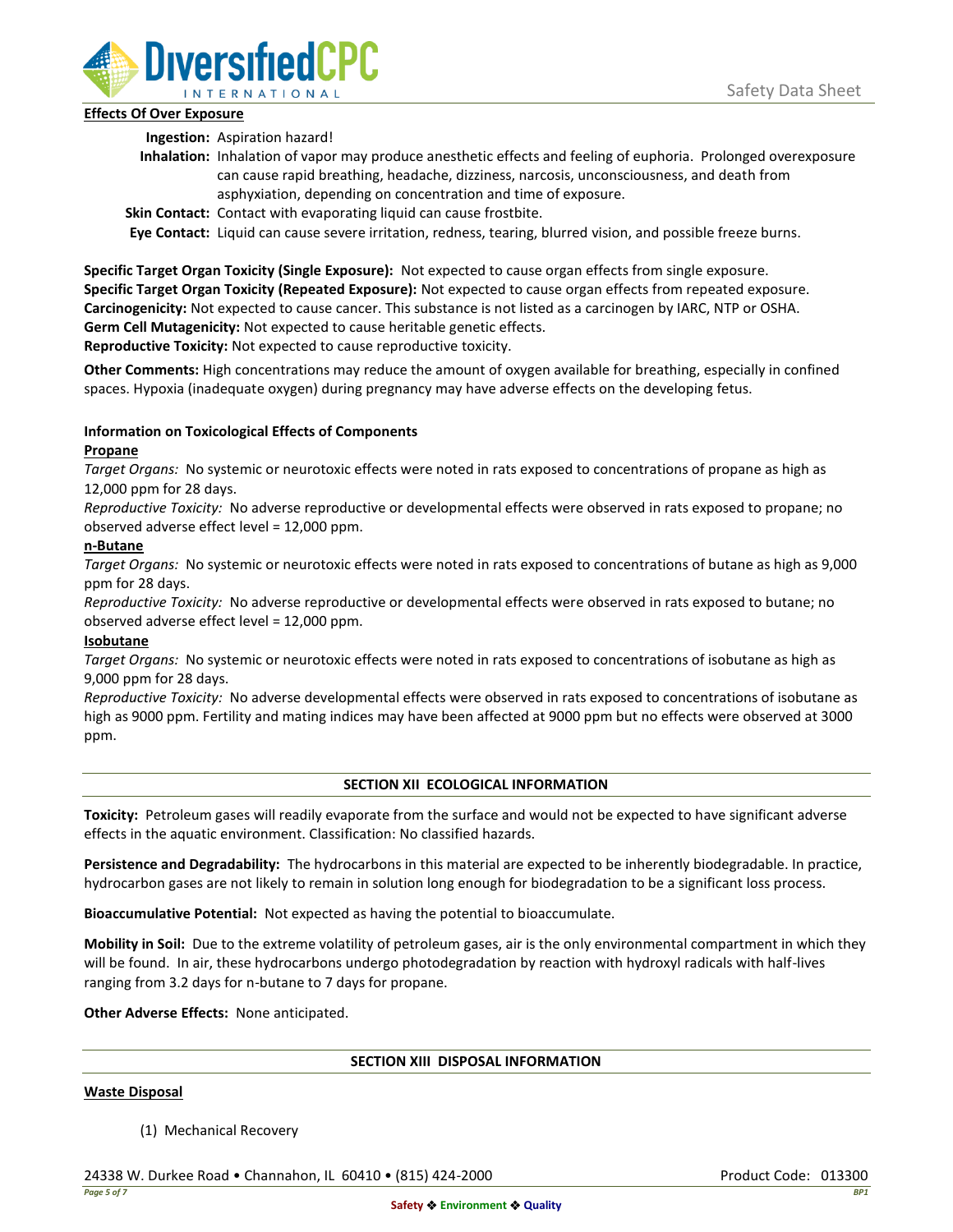

(2) Flare-Off At Safe Location (Vapors)

(3) Exhaust to Atmosphere in Safe Location (No Open Flames)

*\*\* Comply With All State and Local Regulations \*\**

### **SECTION XIV TRANSPORT INFORMATION**

#### **Transport Information**

UN1075, Petroleum Gases, Liquefied , 2.1

### **SECTION XV REGULATIONS**

### **Regulatory Information**

### **Chemical Inventories**

**USA TSCA:** All components of this product are listed on the TSCA Inventory. **Europe Einecs:** All components in this product are listed on EINECS **Canada Domestic Substances List (DSL):** This product and/or all of its components are listed on the Canadian DSL. **Australia AICS:** All components of this product are listed on AICS. **Korea ECL:** All components in this product are listed on the Korean Existing Chemicals Inventory (KECI). **Japan Miti (ENCS):** All components of this product are listed on MITI.

#### **SARA Title III:**

#### **CERCLA/SARA (Section 302) Extremely Hazardous Substances and TPQs (in pounds):**

This material does not contain any chemicals subject to the reporting requirements of SARA 302 and 40 CFR 372.

### **SARA (311, 312) Hazard Class:**

| Acute Health:    | Yes |
|------------------|-----|
| Chronic Health:  | No  |
| Fire Hazard:     | Yes |
| Pressure Hazard: | Yes |

**SARA (313) Chemicals:** Not listed

**California Proposition 65:** This material does not contain any chemicals which are known to the State of California to cause cancer, birth defects or other reproductive harm at concentrations that trigger the warning requirements of California Proposition 65.

#### **EC Classification:**



F+ Extremely flammable

**Risk phrases:** 12 Extremely flammable.

## **Safety phrases:**

9 Keep container in a well-ventilated place.

16 Keep away from sources of ignition -No smoking.

33 Take precautionary measures against static discharges.

### **SECTION XVI OTHER INFORMATION**